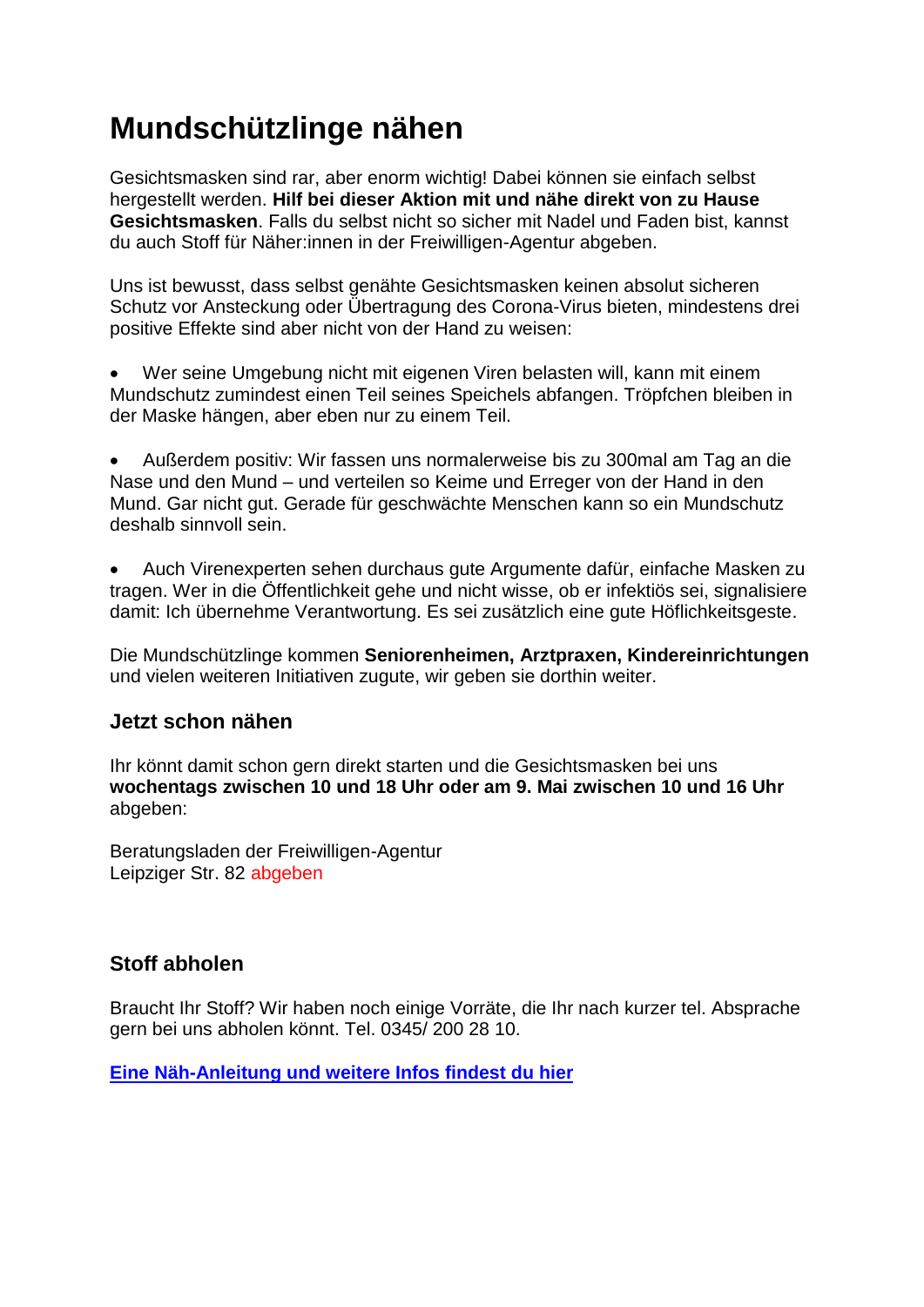## **Sew protective masks**

Face masks are rare, but extremely important! You can easily make them yourself. **Help with this action and sew face masks directly from home**. If you are not so sure with needle and thread, you can also hand in material for sewers: inside the volunteer agency (Freiwilligen-Agentur).

We are aware that even sewn face masks do not offer absolutely reliable protection against infection or transmission of the corona virus, but at least three positive effects cannot be denied:

 If you do not want to contaminate your surroundings with your own viruses, you can intercept at least part of your saliva with a mouthguard. Droplets remain in the mask, but only in part.

 Also positive: We normally touch our noses and mouths up to 300 times a day and thus spread germs and pathogens from hand to mouth. Not good at all. This is why a face mask can make sense, especially for weakened people.

 Virus experts also have good arguments for wearing simple masks. Those who go public and do not know whether they are infectious are signaling: I take responsibility. It is also a good courtesy gesture.

The face masks benefit **senior homes, medical practices, children's institutions** and many other initiatives, and we pass them on there.

### **Sew now**

You are welcome to start straight away and hand in your face masks **on weekdays between 10 a.m. and 6 p.m. or on May 9 between 10 a.m. and 4 p.m.**:

Consulting shop of the Freiwilligen-Agentur Leipziger Str. 82

## **Pick up fabric**

Do you need fabric? We still have some supplies that you are welcome to collect from us. Please give a short call in advance. Tel. 0345/200 28 10.

**[Sewing Instructions and further informtion can be found here](https://engagiert-in-halle.de/aktuelles/mundschuetzlinge-wer-naeht-mit)**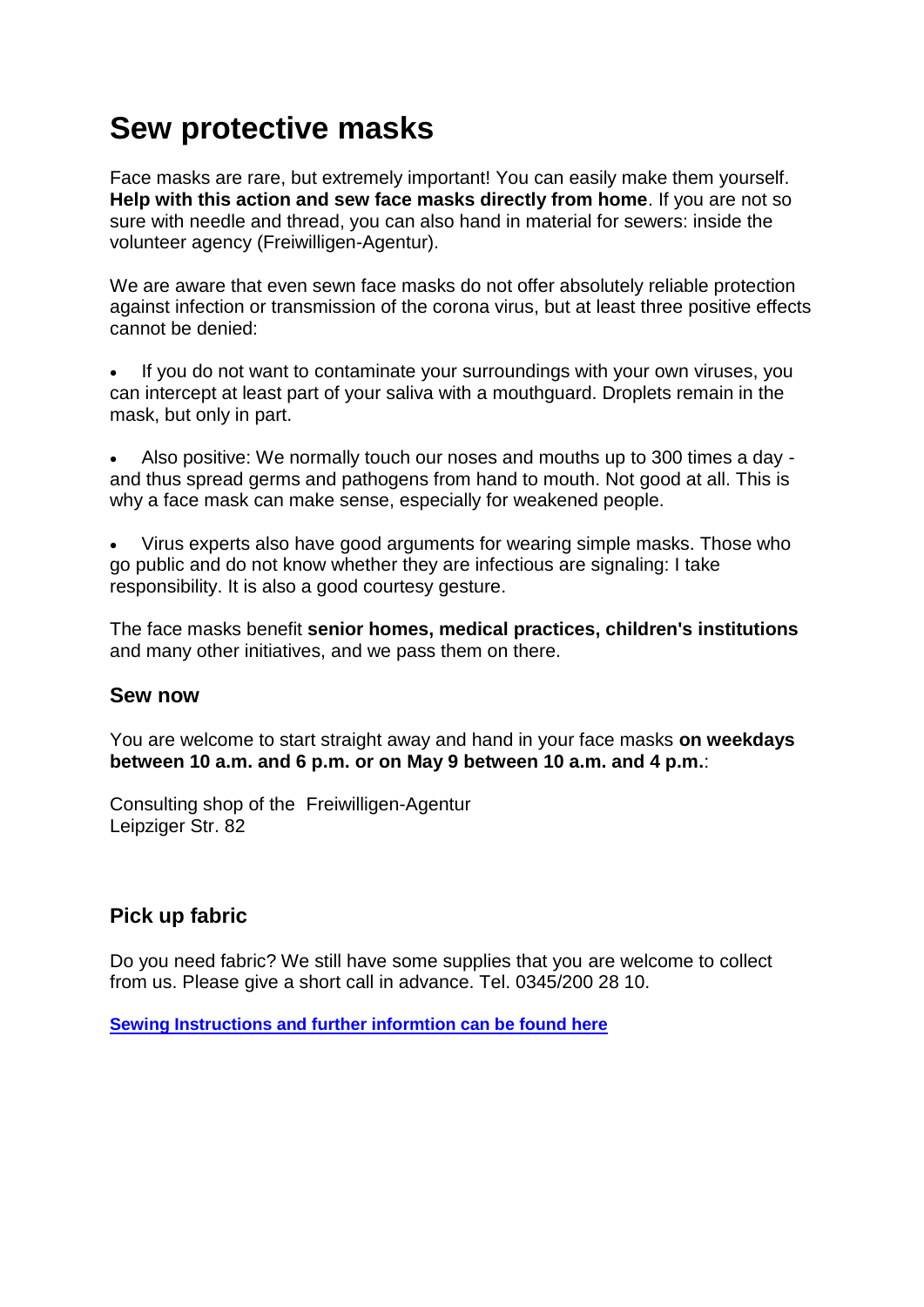## **Müllsammeln für eine saubere Stadt**

Ob beim Spazieren gehen oder joggend\*: bei dieser Aktion könnt ihr eine Runde an der frischen Luft drehen und Gutes für die Umwelt tun. Schnappt euch eine Mülltüte, ein paar Handschuhe und euer Handy. Auf dem Weg lässt sich leider immer viel Abfall entdecken, der dort eigentlich nichts zu suchen hat! Sammelt diesen ein und entsorgt ihn am Ende dort, wo er hingehört: in die Mülltonne (gern mit in den Hausmüll nehmen oder wenn dort kein Platz ist an öffentlichen Mülleimern abstellen).

Vielleicht verbindet ihr es mit einem Spaziergang am Saaleufer oder in der Heide? Man munkelt, es gibt dort einiges "zu holen" in Sachen Müllsammeln... Vergesst nicht, mit eurem Handy ein Foto von euch zu machen, um zu zeigen, dass trotz Kontakteinschränkungen viele gemeinsam Gutes tun.

### **\*Joggend Müll sammeln = "Plogging"**

Plogging ist ein [Kofferwort,](https://de.wikipedia.org/wiki/Kofferwort) gebildet aus den Bestandteilen "plocka" [\(schwedisch](https://de.wikipedia.org/wiki/Schwedische_Sprache) aufheben; pflücken) und [Jogging,](https://de.wikipedia.org/wiki/Jogging) und steht für eine [Natursportart,](https://de.wikipedia.org/wiki/Natursport) bei der – zumeist organisiert und mit Handschuhen sowie Abfallbehältnissen ausgestattet – die [Vermüllung](https://de.wikipedia.org/wiki/Verm%C3%BCllung) der Landschaft bekämpft sowie der Müll dem [Recyclingkreislauf](https://de.wikipedia.org/wiki/Recyclingkreislauf) zugeführt wird. (Quelle: wikipedia.de)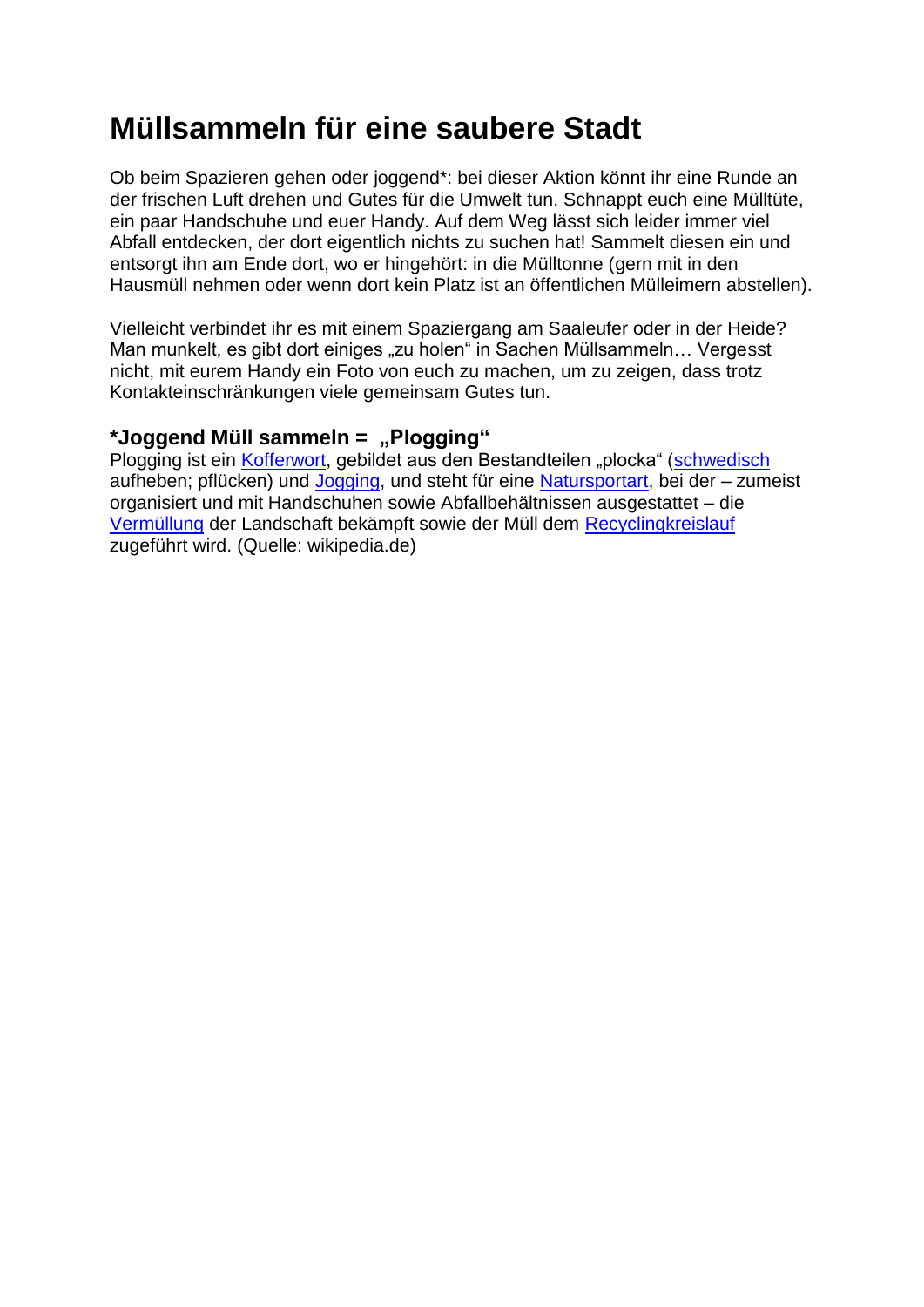## **Collecting garbage for a clean city**

Whether going for a walk or jogging \*: with this campaign you can take a lap in the fresh air and do a favour for the environment. Grab a garbage bag, a pair of gloves and your cell phone. Unfortunately, there is always a lot of waste on the way that actually has no business there! Collect this and finally dispose it where it belongs: in the garbage can (take it with you in the household garbage or if there is no space in public trash bins).

Maybe you combine it with a walk on the banks of the Saale or in the heath? Rumor has it that there is a lot to "pick up" when it comes to collect trash… Don't forget to take a picture of yourself with your cell phone to show that despite restrictions on contacts, many do good together.

### **\*Jogging & collecting garbage = "Plogging"**

**Plogging** is a combination of [jogging](https://en.wikipedia.org/wiki/Jogging) with picking up [litter](https://en.wikipedia.org/wiki/Litter) (Swedish: *plocka upp*). It started as an organised activity in [Sweden](https://en.wikipedia.org/wiki/Sweden) around 2016 and spread to other countries in 2018, following increased concern about [plastic pollution.](https://en.wikipedia.org/wiki/Plastic_pollution) As a workout, it provides variation in body movements by adding bending, squatting and stretching to the main action of running, hiking, or walking. (Source: wikipedia.com)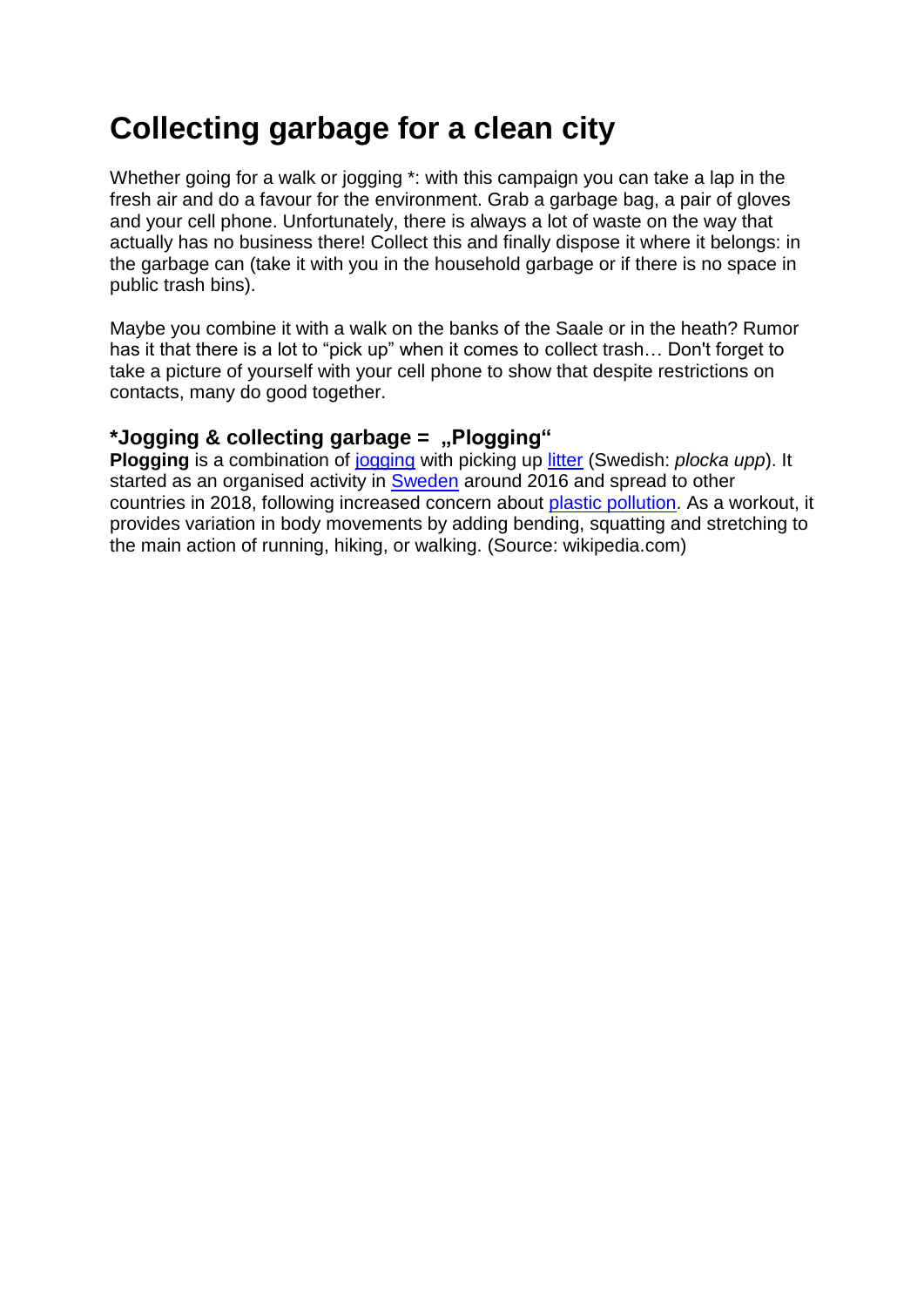# **Kuchen tut gut ;)!**

Viele Mitarbeiter\*innen in Senioren- und Pflegeheimen sind seit Beginn der Corona-Pandemie noch mehr gefordert als sonst und im Dauereinsatz. Als Zeichen der Wertschätzung kann ein mit Liebe gebackener Kuchen bestimmt für eine kleine Freude sorgen! Also ran an die Rührschüsseln und flink was Süßes gezaubert, über das sich die Pflegekräfte des Diakoniewerks Halle freuen werden!

**! Wichtig:** keine puddinghaltigen Kuchen oder sonstiges mit Sahne, Milchprodukten u. ä., sondern bitte nur trockene Kuchen!

### **Hier können die Kuchen abgegeben werden:**

an der Rezeption des Diakonie-Krankenhauses, Mühlweg 7, 06114 Halle (Saale) idealerweise 10 – 18 Uhr am Freitag und/oder Samstag

#### **Noch eine Bitte:**

Es wäre super, wenn ihr hier einen Kommentar hinterlasst, wenn Ihr einen Kuchen backt, damit wir ungefähr wissen, wieviele zusammenkommen, dankeschön!

Und natürlich: **[Foto-Upload von](https://www.freiwilligentag-halle.de/foto-upload-2/)** euren Kreationen nicht vergessen :)!!!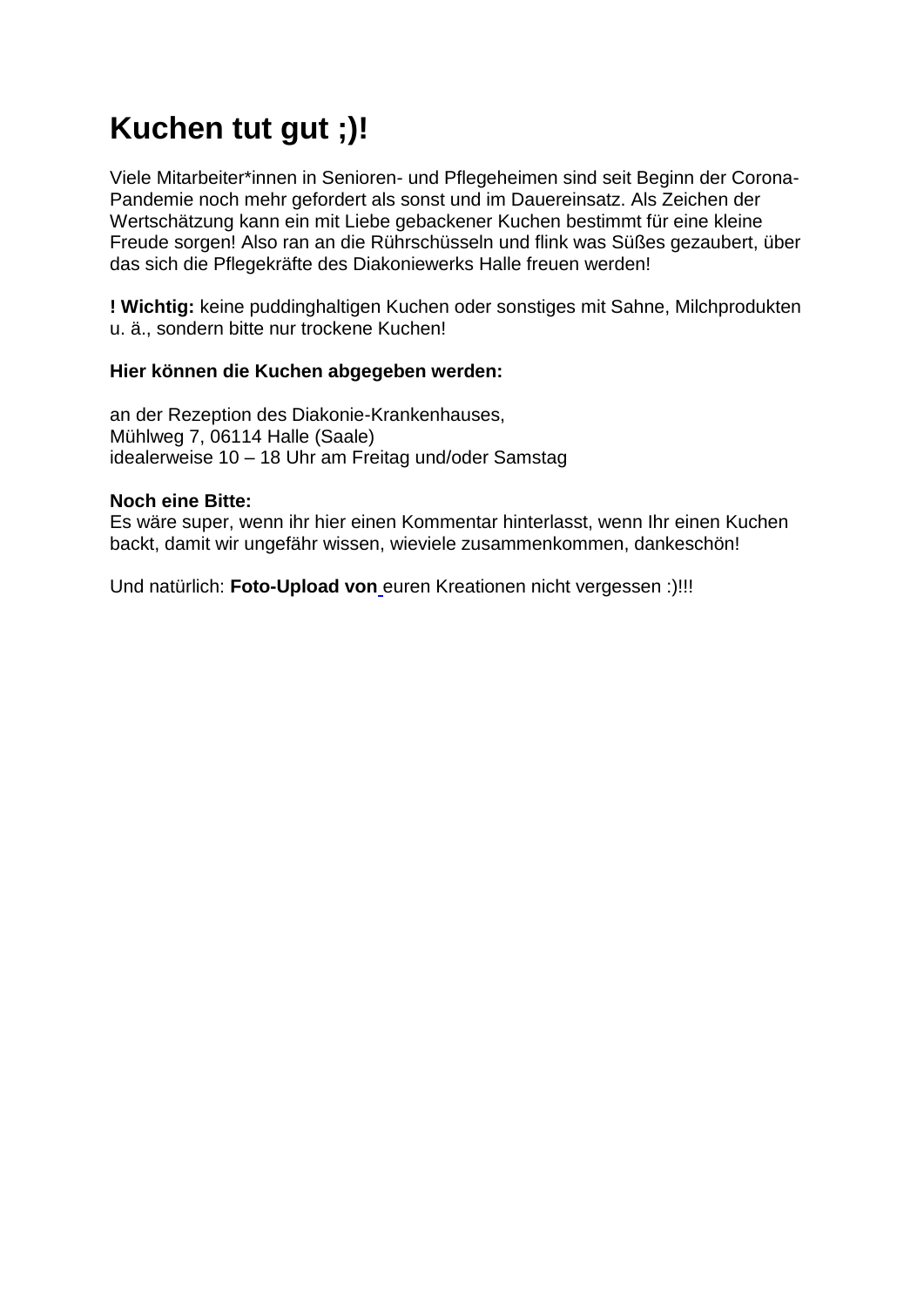# **Cake is good ;)!**

Since the beginning of the corona pandemic, many employees in retirement and nursing homes have been challenged even more than usual and in continuous use. As a sign of appreciation, a cake baked with love can surely provide a little joy! So get to the mixing bowl and quickly conjure up something sweet that the nursing staff of the Diakoniewerk Halle will be happy about!

**! Important**: no cakes containing pudding or anything else with cream, dairy products, etc. Ä., but only dry cakes please!

### **The cakes can be handed in here:**

at the reception of the Diakonie hospital,

Mühlweg 7, 06114 Halle (Saale) ideally 10 a.m. - 6 p.m. on Friday and / or Saturday

#### **Please note**:

It would be great if you leave a comment here when you bake a cake so we can roughly know how many we will get, thank you!

And of course: don't forget to **upload pictures** of your creations:)!!!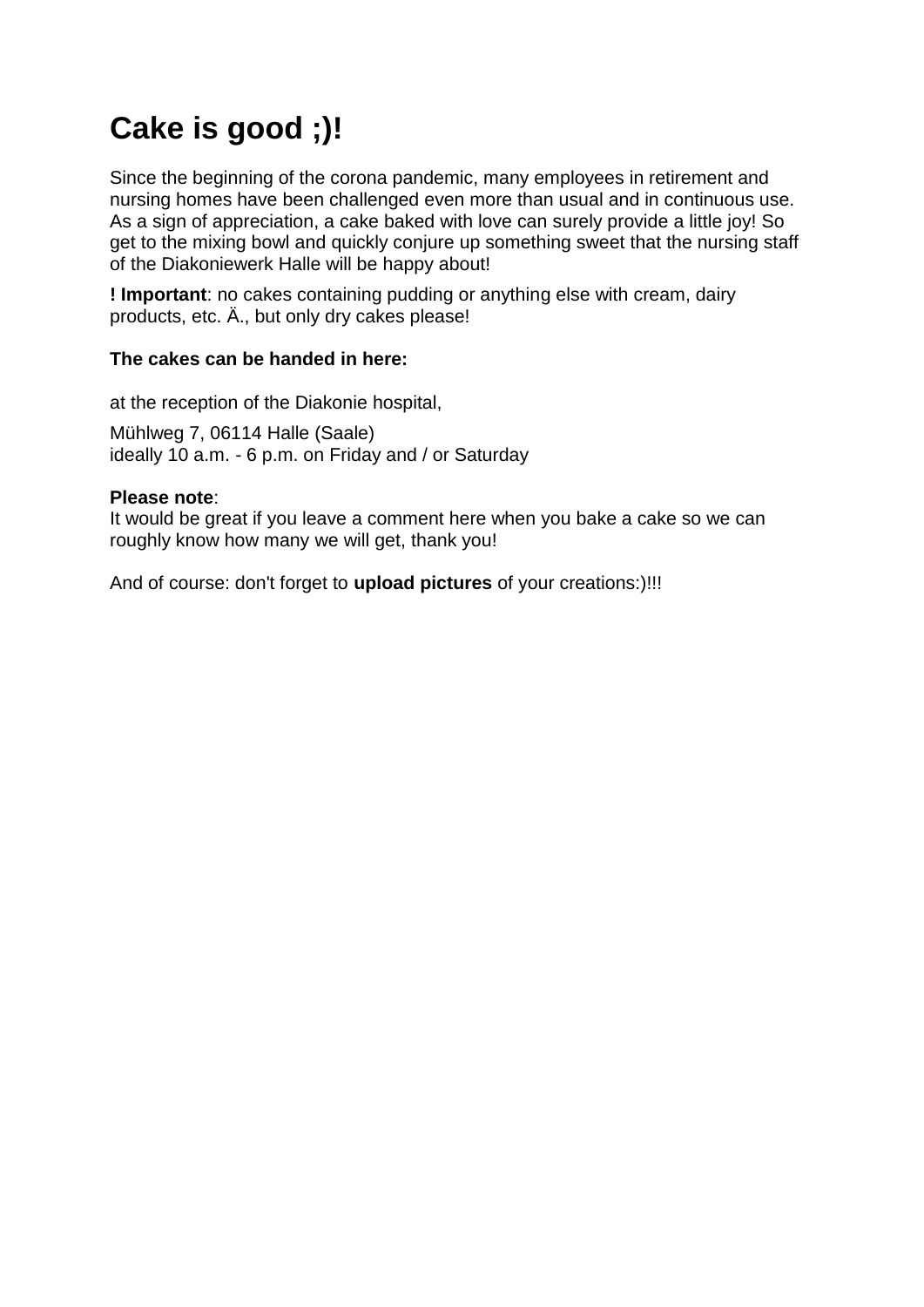# **Frühlingsbilder oder Grußkarten für Senior:innen**

Spende Senior:innen Freude, indem du eine **Karte mit einem lieben Gruß schreibst oder ein Bild** für sie malst. Schicke deine **Herzens-Post** dann einfach direkt an die Bewohner:innen der AWO-Seniorenheime in Halle. Im Moment sind die Senior:innen ziemlich abgeschnitten von der Außenwelt und dürfen keinen Besuch empfangen. Sie freuen sich deshalb sehr über eure Nachrichten.

Hier sind die **Anschriften der AWO-Seniorenheime in Halle**. Einfach ein Seniorenheim aussuchen – oder zwei, oder drei … – und der Kreativität freien Lauf lassen!

Seniorenheim "Haus Silberhöhe" Kennwort "Gute-Laune-Spender" Querfurter Straße 13 06132 Halle (Saale)

Seniorenheim "Lindenhof" Kennwort "Gute-Laune-Spender" Beesener Straße 227 06110 Halle (Saale)

Seniorenheim "Drosselweg" Kennwort "Gute-Laune-Spender" Calvinstraße 6 06110 Halle (Saale)

Seniorenheim "Schöne Aussicht" Kennwort "Gute-Laune-Spender" Linzerstraße 25 06128 Halle (Saale)

Lade gern ein Foto von deinem selbst gemalten Bild hier hoch oder sende es an [freiwilligentag@freiwilligen-agentur.de,](mailto:freiwilligentag@freiwilligen-agentur.de) dankeschön :)!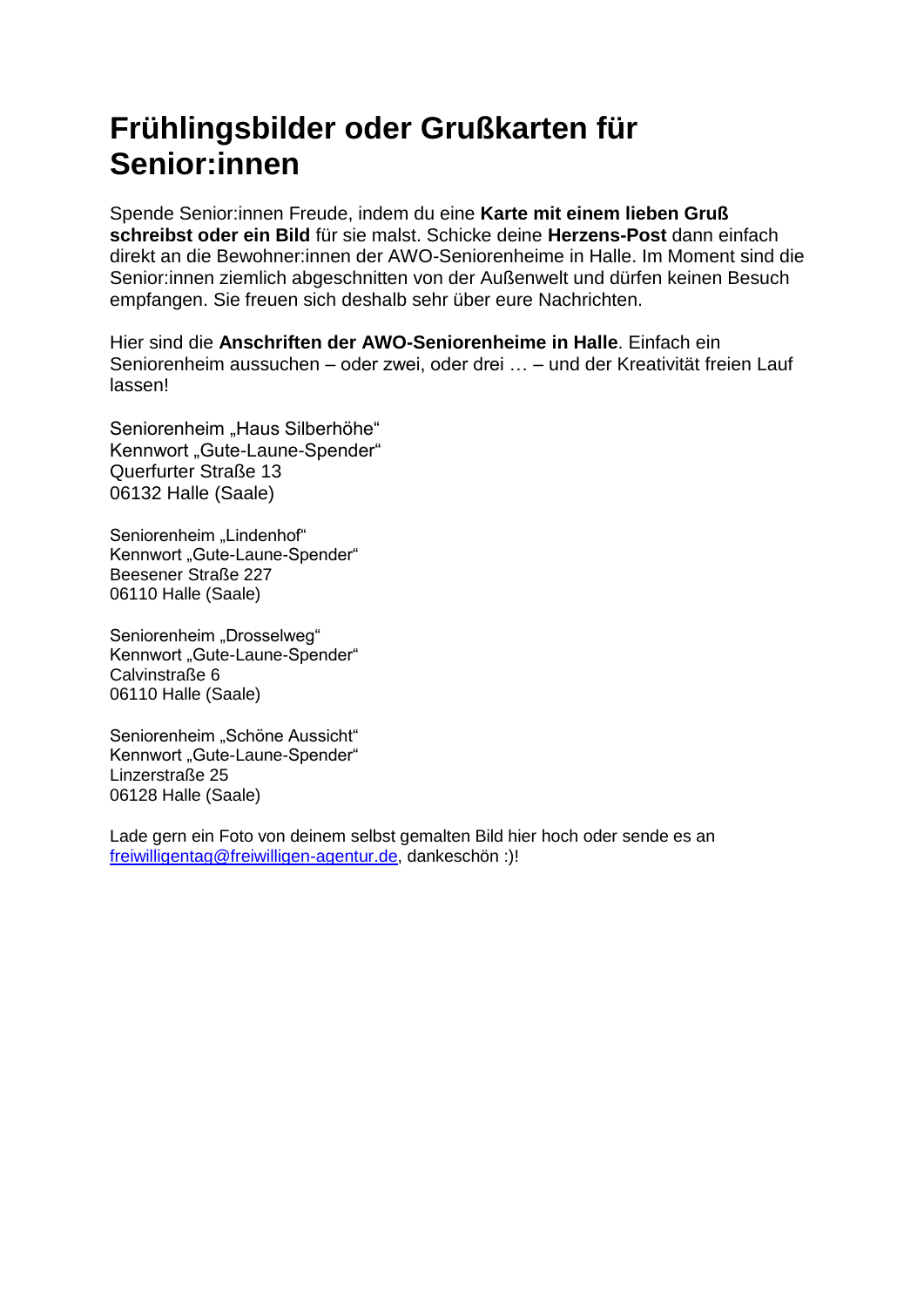# **Spring pictures or gretting cards for senior citizens**

Donate to senior citizens: Joy inside by writing a **card with a lovely greeting or painting a picture** for them. Then simply send your **heart's mail** directly to the residents of the AWO retirement homes in Halle. At the moment the senior citizens are quite cut off from the outside world and are not allowed to receive visitors. They are therefore very happy to recieve your messages.

Here are the **addresses of the AWO retirement homes in Halle**. Simply choose a retirement home - or two, or three ... - and let your creativity run wild!

Seniorenheim "Haus Silberhöhe" code name "Gute-Laune-Spender" Querfurter Straße 13 06132 Halle (Saale)

Seniorenheim "Lindenhof" code name "Gute-Laune-Spender" Beesener Straße 227 06110 Halle (Saale)

Seniorenheim "Drosselweg" code name "Gute-Laune-Spender" Calvinstraße 6 06110 Halle (Saale)

Seniorenheim "Schöne Aussicht" code name "Gute-Laune-Spender" Linzerstraße 25 06128 Halle (Saale)

Feel free to upload a photo of your self-painted picture here or send it to [freiwilligentag@freiwilligen-agentur.de,](mailto:freiwilligentag@freiwilligen-agentur.de) thank you :)!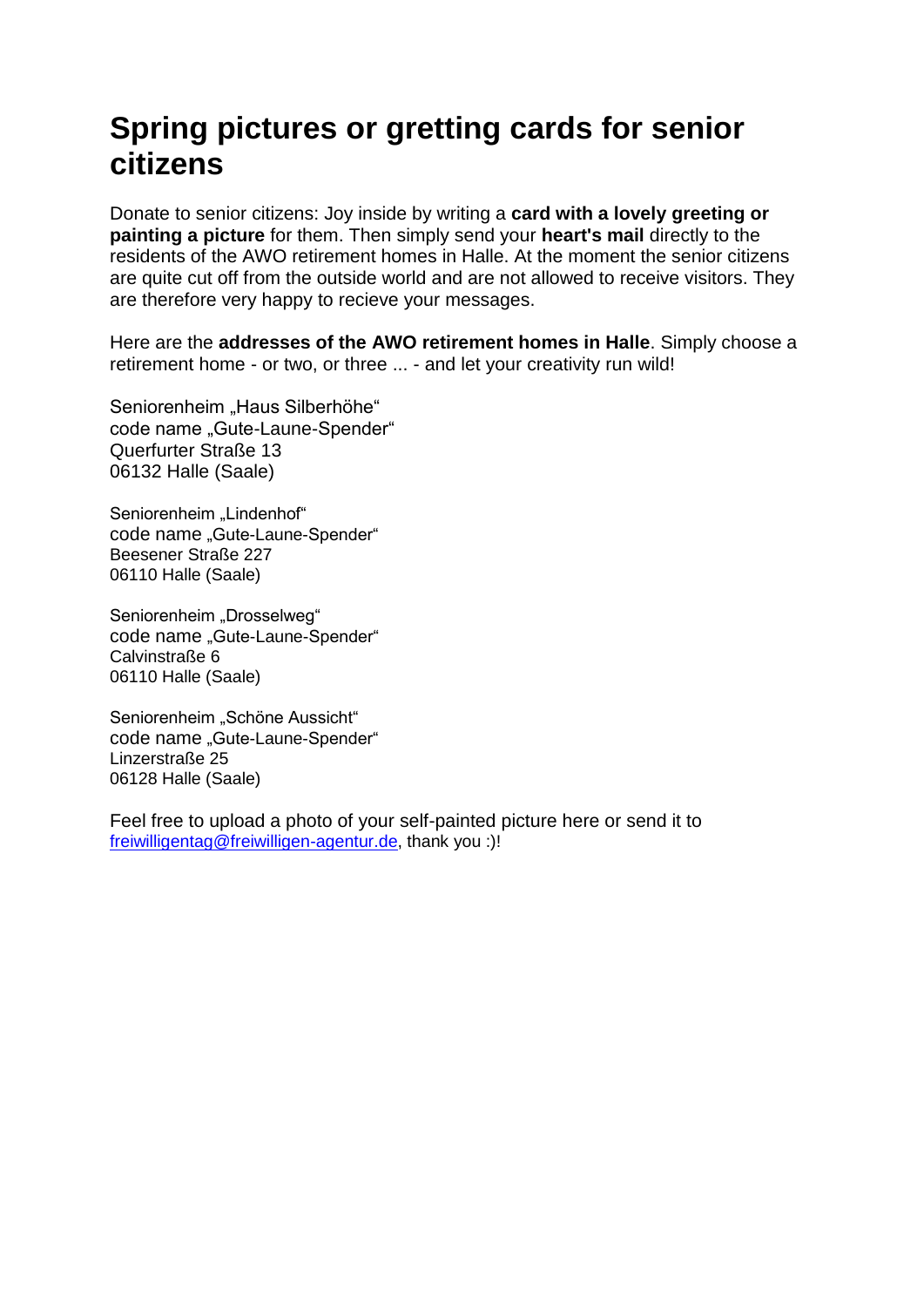# **Bunte Steine gegen Corona-Blues**

Bei einer wunderschönen Aktion könnt Ihr in **Reichardts Garten im Giebichensteinviertel** und auch in **Büschdorf** (Danke für den Tipp auf unserer [Freiwilligentags-Facebookseite\)](https://www.facebook.com/pg/Freiwilligentag-Halle-748586651918274/posts/?ref=page_internal) mitmachen! Am so genannten "Spruchstein" in Reichardts Garten und am Beginn des Rundweges an der Seniorenresidenz in Büschdorf (an der Wiese wo sich die gelbe Stange befindet) haben sich inzwischen schon lange Schlangen aus bunten Steinen gebildet – ein Zeichen der Verbundenheit während der Corona-Zeit oder einfach Gute-Laune-Helfer.

Auf einem Zettel steht: "Liebe Kinder, Eltern, Großeltern, Spaziergänger und Hundebesitzer, malt doch zu Hause auch einen Stein an und legt ihn dazu. Mal sehen, wie lang die Schlange werden kann. Lasst uns die Corona-Zeit etwas bunter machen.

Und vergesst nicht, [Fotos von euren Steinen hier hochzuladen!](https://www.freiwilligentag-halle.de/foto-upload-2/)

Den "Spruchstein" in Reichartds Garten findet Ihr auf der Übersicht unter dem Punkt C:



Hier findet Ihr den **Parkplan von Reichardts Garten** noch mal als PDF-Dokument: **[Zur Übersicht Reichardts Garten](https://gartentraeume-sachsen-anhalt.de/visioncontent/mediendatenbank/35_reichardts_garten_halle_parkplan.pdf)**

Hier könnt Ihr euch die "Schmunzelstein"-Schlange in **Büschdorf** anschauen: **[https://www.facebook.com/Halle.Bueschdorf/](https://www.facebook.com/Halle.Bueschdorf/?hc_location=ufi)**